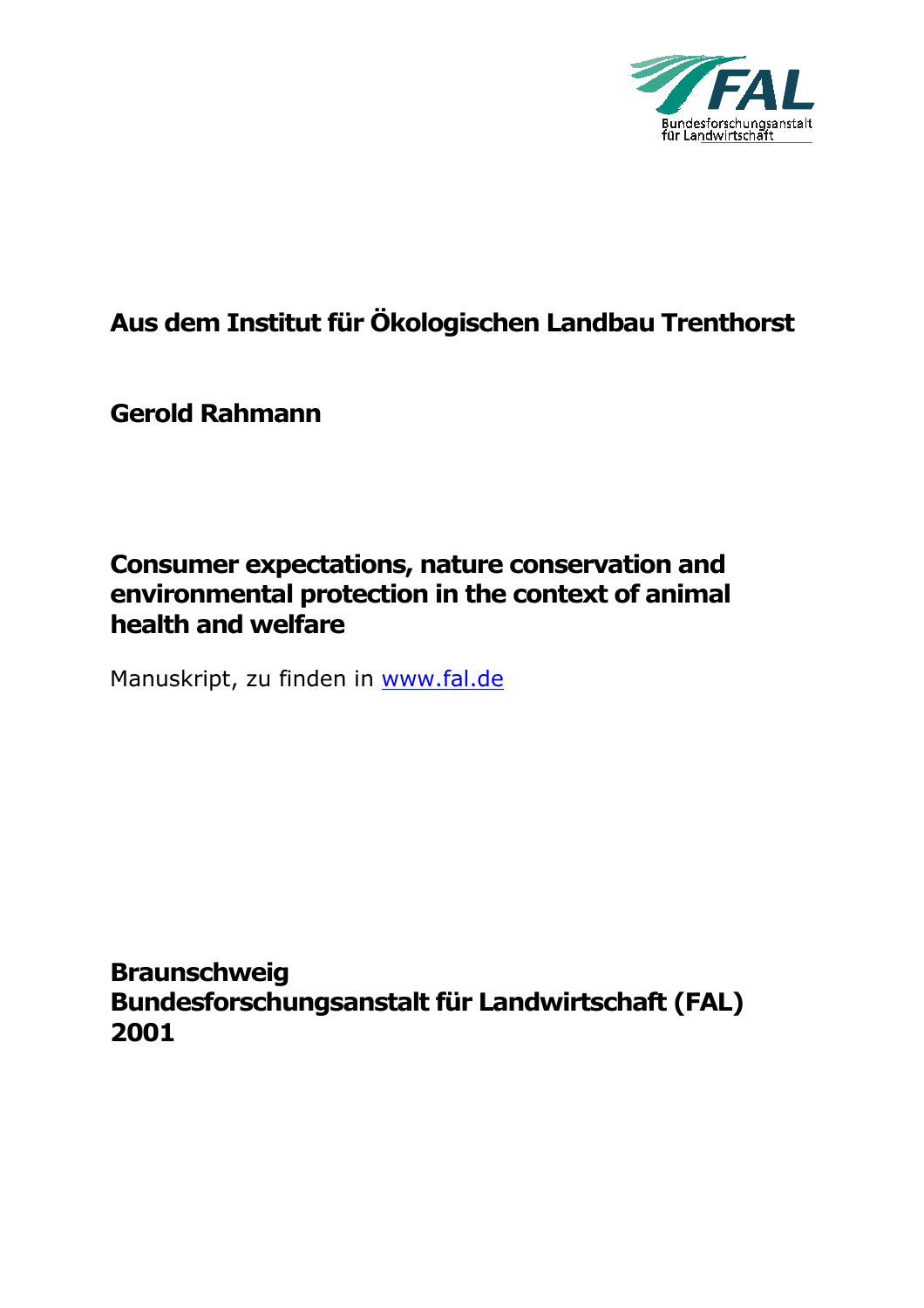## Consumer expectations, nature conservation and environmental protection in the context of animal health and welfare

by Gerold Rahmann<sup>1</sup>

#### **1 Introduction**

 $\overline{a}$ 

In conventional farming animal husbandry has an immense negative impact on the environment: water pollution from slush, pesticides and nitrates, dust in the air, erosion and degradation of soils, over-grazing, low biodiversity with only high yielding fodder plants on grassland and monotonous landscapes. At the UN world summit in Rio de Janeiro in 1992 the international community declared environmental protection a goal for the future.<sup>[2](#page-1-1)</sup> In farming three levels of environmental protection can be differentiated: biotic protection, a-biotic protection and aesthetic protection.

The protection of nature and the environment is one of the major principles of organic farming (IFOAM, 1995).<sup>3</sup> Thus organic farming is valued as an holistic, accepted and sustainable means of achieving the goals of environmentally sound food production and an environmentally sound land use system in the understanding of the Rio declaration and Agenda 21. Governmental regulations such as EC No. 2092/91 and 180[4](#page-1-3)/99, international organisations such as the  $FAO<sup>4</sup>$  and last but not least consumers have acknowledged this fact. For example, since 1992 the EU has supported organic farming and environmentally sound farming practices (EU Reg. 2078/92 and 1257/99).

<span id="page-1-0"></span><sup>1</sup> Gerold Rahmann, Institute of Organic Farming, Federal Agricultural Research Centre, Trenthorst, 23847 Westerau, Germany, [Gerold.Rahmann@fal.de,](mailto:Gerold.Rahmann@fal.de) (http://www.oel.fal.de)

<span id="page-1-1"></span><sup>2</sup> These levels comprise the international Convention on Biological Diversity (CBD) (http://www.biodiv.org): *"At the 1992 Earth Summit in Rio de Janeiro, world leaders agreed on a comprehensive strategy for "sustainable development" -- meeting our needs while ensuring that we leave a healthy and viable world for future generations. One of the key agreements adopted at Rio was the Convention on Biological Diversity. … This diversity is often understood in terms of the wide variety of plants, animals and micro-organisms. … Biodiversity also includes genetic differences within each species - for example, between varieties of crops and breeds of livestock. … Yet another aspect of biodiversity is the variety of ecosystems such as those that occur in deserts, forests, wetlands, mountains, lakes, rivers, and agricultural landscapes. In each ecosystem, living creatures, including humans, form a community, interacting with one another and with the air, water, and soil around them. … The Convention establishes three main goals: the conservation of biological diversity, the sustainable use of its components, and the fair and equitable sharing of the benefits from the use of genetic resources."*

<span id="page-1-2"></span><sup>3</sup> Environmental related aspects in the international accepted basic standards of organic farming (IFOAM, 1995) (http//www.ifoam.org): *"Organic agriculture includes all agricultural systems that promote the environmentally, socially and economically sound production of food and fibres. To interact in a constructive and life-enhancing way with natural systems and cycles. To maintain and increase long-term fertility of soils. To help in the conservation of soil and water. To use, as far as possible, renewable resources in locally organized agricultural systems. To minimize all forms of pollution that may result from agricultural practice. To maintain the genetic diversity of the agricultural system and its surroundings, including the protection of plant and wildlife habitats. To consider the wider social and ecological impact of the farming system."*

<span id="page-1-3"></span><sup>4</sup> FAO/WHO Codex Alimentarius Commission (1999) (http://www.fao.org): *"Organic agriculture is a holistic production management system which promotes and enhances agro-ecosystem health, including biodiversity, biological cycles, and soil biological activity."*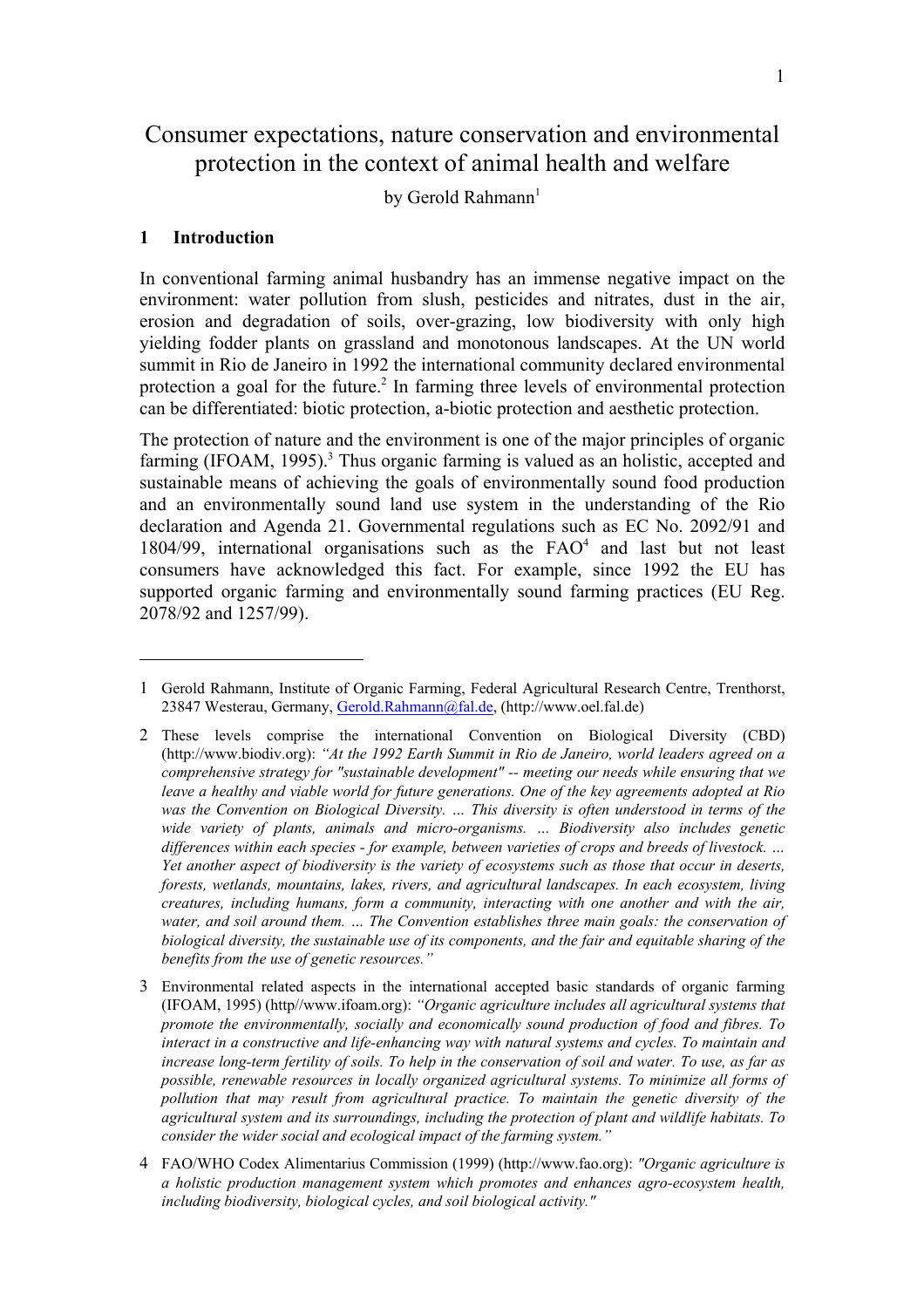However, not all consumer expectations concerning product and processqualities or the objectives of nature conservation and environmental protection can be satisfied by organic animal husbandry, because animal health and welfare is affected.

### **2 Consumer expectations versus animal health and welfare**

Consumers value animal products according to product and process qualities. Fulfilling consumer expectations of high quality products and processes is difficult and sometimes impossible in organic farming practices. A good example is the antagonistic relationship between expectations of lamb production and expectations of biotope conservation by sheep grazing. It is not possible to produce well-marbled lamb without concentrate feeding in parallel with biotope conservation. This problem increases with seasonal and endangered breeds and when summer-season consumption of lamb is expected. Lambs are not ready for slaughtering in the summer. Lambs have to be separated from mothers and fed with concentrates indoors to satisfy consumer expectations.



(Survey in 1997,  $n = 1.557$ ; ranking: 1 = unimportant, 5 = very important)

### **Figure 1: European consumer perceptions of process qualities in animal husbandry**

Source: RAHMANN et al., 2001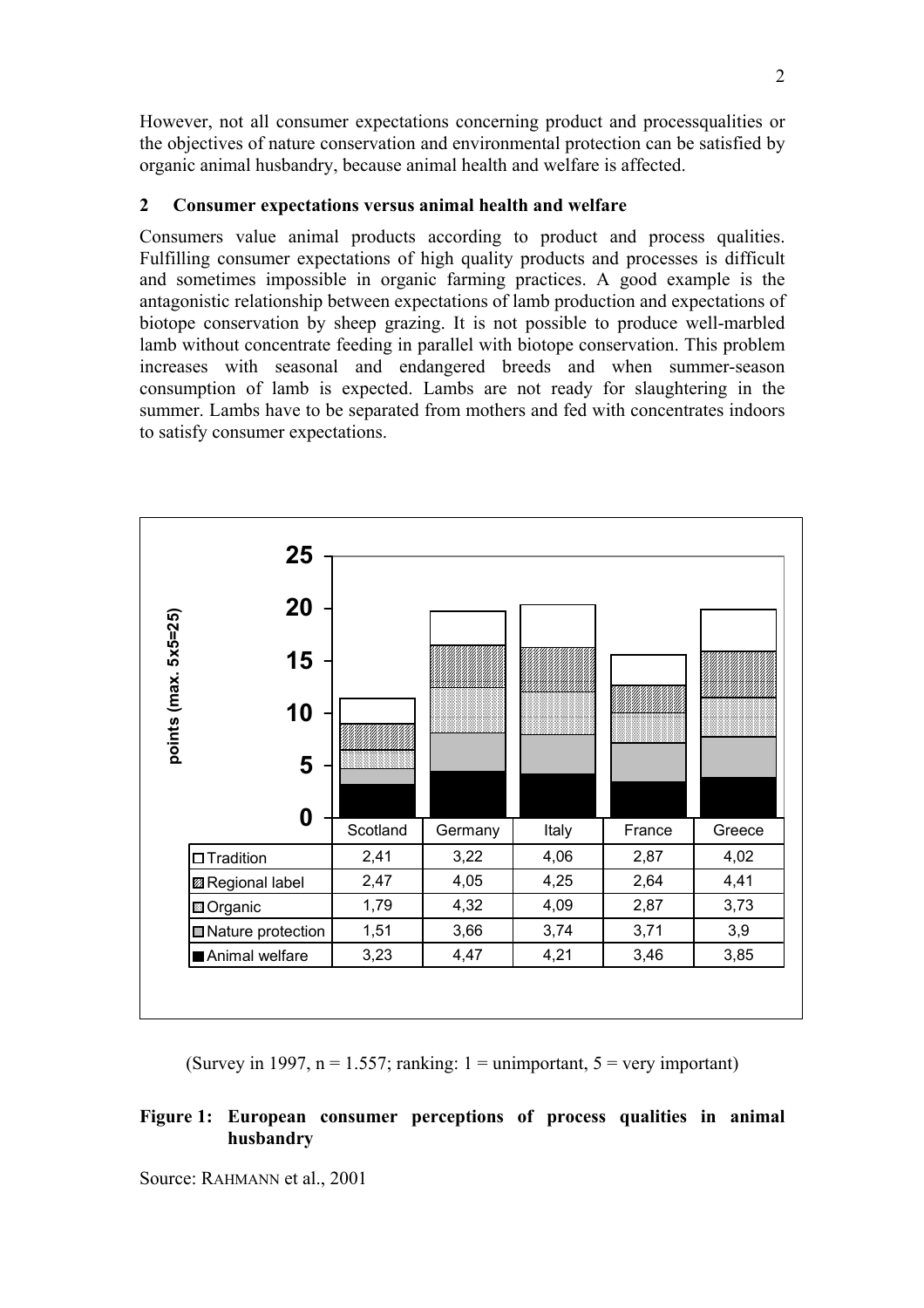Consumers' regional and cultural habits and expectations determine the definition of product and process qualities. In 1997, a European-wide survey in five areas (northsouth-transect: Scotland, Germany, France, Italy and Greece) assessed consumer perceptions of and attitudes towards product and process qualities from environmentally sound animal husbandry (RAHMANN et al. 2001). The result was that different countries and regions have different cultures and expectations in relation to product and process qualities.



(Survey in 1997,  $n = 1.557$ ; ranking: 1 = unimportant, 5 = very important)

### **Figure 2: European consumer perception of product qualities of meat (lamb)**

Source: RAHMANN et al., 2001

To the extent that consumers have lost knowledge about production conditions, incompatible expectations occur. Many urban consumers have lost the understanding that meat production is linked with the slaughtering of animals. Pre-processed meat and pasteurized and homogenized milk is preferred, bloody meat or raw milk are less and less accepted by consumers. Another problem is posed by rapid changes in consumption habits; organic farmers can only satisfy changing demands after a certain time lag. Changing cultural and consumption habits influence production patterns in farming (e. g. season, region). Organic farming follws - and has to follow changes as much as possible, but not all consumer expectations can be fulfilled. Difficulties occur when demands conflict with the principles of organic farming, animal health and welfare.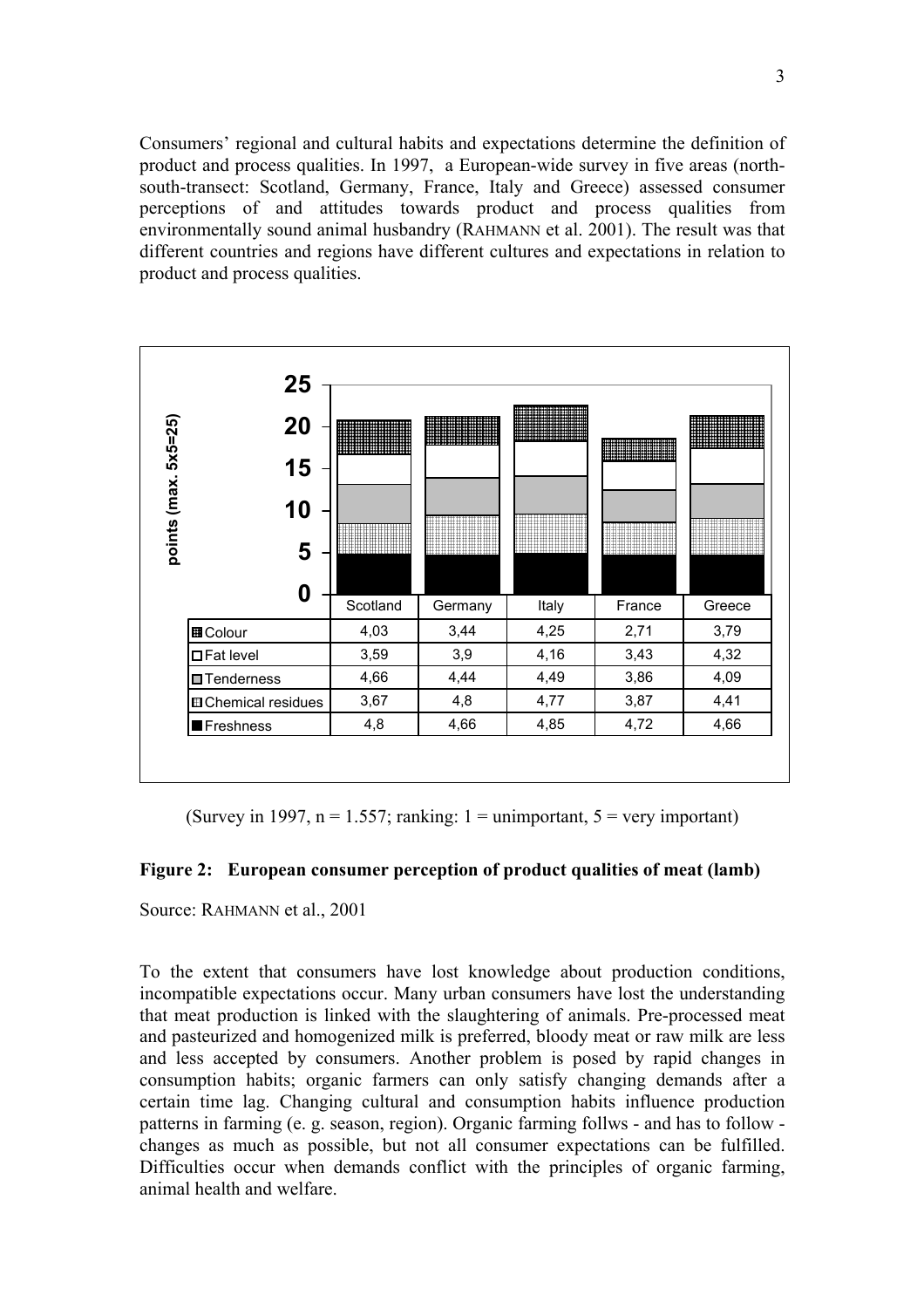In future it is necessary to improve consumer knowledge about organic farming, animal health and welfare in order to preserve the links between consumption and production in times to come.

But it is not only consumer expectations that create difficulties. Middlemen and public health regulations influence animal health and welfare. In organic farming it is difficult to satisfy all demands regarding product qualities. Zoonotic aspects of raw milk (e. g. E. coli EHEC, listera, staphylococcus), meat and eggs (e. g. salmonella) require production and processing methods which are difficult for organic farming.

For organic farming there is a need to define product claims and to develop product quality parameters for human safety and health (e. g. food safety programmes based on Hazard Analysis and Critical Control Point HACCP and Maximum Residue Limits MRLs).

For extensive organic grazing systems, low and medium growing breeds are preferable because they grow well even without concentrate feeds and/or they can be outside for long periods during the year (winter grazing). But farmers use high yielding breeds with better daily weight gain to optimize their productivity and to fulfil market expectations. To prevent lower EUROP-classification under conditions of extensive grazing bulls and male lambs are castrated. Castration improves the EUROP classification compared to un-castrated bulls (e.g. from  $R_2$  to  $U_2$ ). The marbling of the beef of steers under extensive grazing is better than of un-castrated bulls. Although castration is allowed in organic farming, castration is considered as animal cruelty.

Many classification standards are not acceptable for organic farming. Organic classification standards have to be developed. These standards must respect animal health and welfare as well as cultural and regional aspects.

### **3 Nature conservation versus animal health and welfare**

The protection of biotic elements of the environment comprises natural and cultural flora and fauna (RAHMANN, 2000). Organic animal farming has a positive impact on natural and cultural flora and fauna on grassland, on fodder crop land, in and on stables and barns (see Table 1). Because pesticides and synthetic fertilizers are prohibited, a natural vegetation composition can become established, with rare and often endangered plants (FRIEBEN, 1997). Many wild animals need these plants as a host or as a source of fodder. It has been proven worldwide that organic farming has a positive impact on the presence and density of invertebrates. Many of them are considered important for biological disease control (PFIFFNER, 1997).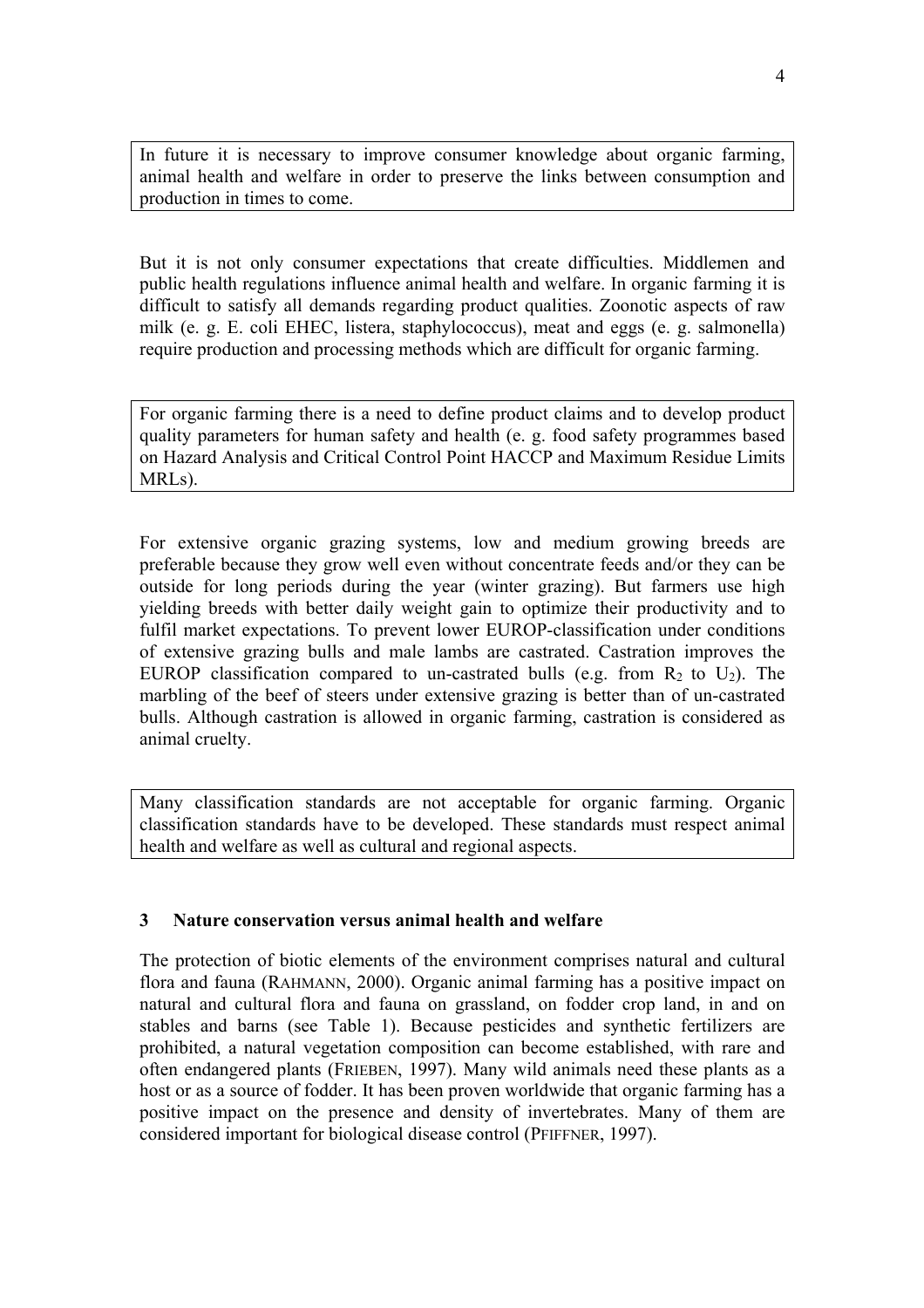

## **Table 1: Biotic impact of organic farming compared to conventional farming in the EU**

Source: STOLZE et al., 2000

In comparison to usual livestock keeping conditions, extensive grazing systems on protected biotopes (agri-environmental schemes) are beneficial for animal welfare. A wide floristic biodiversity is perceived as favourable for animal health and productivity. For example on biotopes with shrub succession goats can browse and practise browsing habits (e. g. facultative bipedie). It is common that in such extensive grazing systems young stock remain with their mothers in bigger herds and natural mating is practised, which influences positive social and family relations. Enriched and multi-structured habitat conditions are better than monotonous grasslands for all livestock activities like playing, observing, moving and/or resting. Low stocking densities and diversified vegetation enables grazing stock to select their fodder. Year-round keeping outdoors is good for animal respiration and fitness if they are adapted to cold and wet conditions (extensive breeds) and shelter and fodder is available.

Extensive grazing systems are good for animal welfare. Extensive livestock keeping does not mean neglecting the needs of the animals. Shelter, sufficient fodder and health of the animals must be controlled by the farmer. Adapted livestock keeping systems as well as adapted animals are necessary for extensive grazing on protected biotopes.

Health problems can occur while grazing on protected biotopes. Poisonous plants or wild carnivores (wolves, wild dogs and bears) can kill or injure livestock. Wet land conditions can infect livestock with endo-parasites (e. g. big leaver leech). Animal infections by soil-borne diseases (e. g. hoof rot) can not be avoided in mobile grazing systems (e. g. transhumance in Southern Europe and the Alps). Outdoor keeping in the winter season under harsh conditions is difficult for pregnant animals and young stock.

Biotope conservation is not suitable and acceptable for every breed. Adapted and robust livestock is necessary to avoid animal health problems under harsh conditions in extensive grazing systems.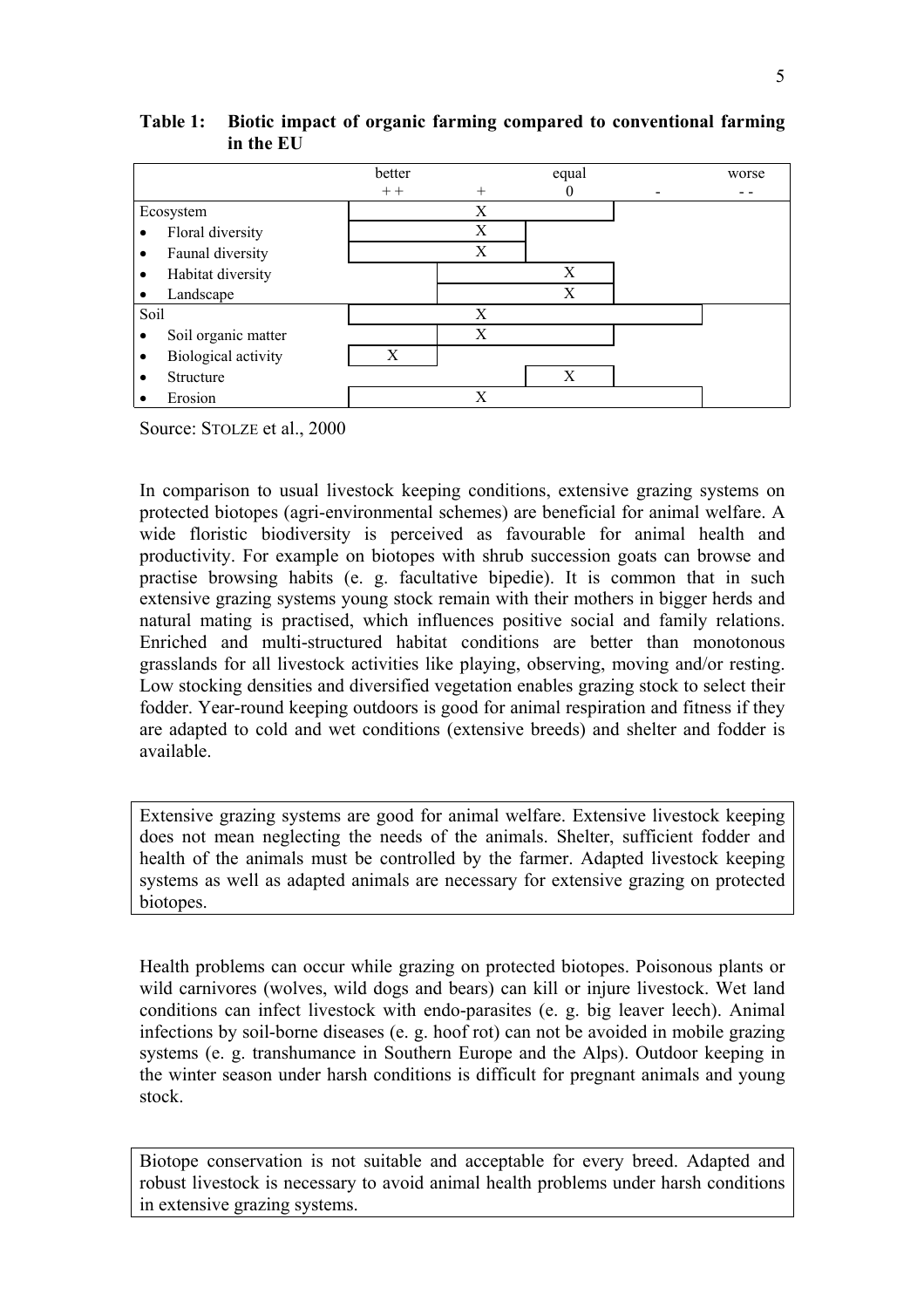#### **4 Environmental protection versus animal health and welfare**

Livestock has an impact on the environment. Water and air can be contaminated by animal husbandry systems and methane is a negative contributing factor in global climate change. Therefore it is argued that conventional animal husbandry is better than organic animal husbandry. High yielding livestock produces the same quantity but with fewer animals. Animals in housing systems do not pollute groundwater. Plans for huge industrial indoor farming systems (one building for fish, pork, chicken, vegetable and energy production in one building close to harbours) have less negative environmental impacts than organic farming systems. But animal welfare and health is ignored in such concepts. To avoid environmental pollution by organic animal husbandry, management and keeping systems have to be improved in the context of the principles of organic animal husbandry and an animal has to be considered as a fellow creature.

**Table 2: A-biotic impact of organic farming compared to conventional farming in the EU** 

|                          | better |     | equal    | worse |
|--------------------------|--------|-----|----------|-------|
|                          | $++$   | $+$ | $\theta$ |       |
| Ground and surface water |        | X   |          |       |
| Nitrate leaching         |        | X   |          |       |
| Pesticides               | X      |     |          |       |
| Climate and air          |        |     | X        |       |
| CO <sub>2</sub>          |        | X   |          |       |
| N2O                      |        |     | X        |       |
| CH <sub>4</sub>          |        |     | X        |       |
| NH <sub>3</sub>          |        | X   |          |       |
| Pesticides               | X      |     |          |       |
| Farm input and output    |        | X   |          |       |
| Nutrient use             |        | X   |          |       |
| Water use                |        |     | X        |       |
| Energy use               |        | X   |          |       |

Source: STOLZE et al., 2000

### **Water protection by organic animal husbandry:**

Outdoor runs can contaminate water with fluid manure and urea. Particularly after rainfall these fecals can flow into ditches or leach into the ground. Waste water collection of outdoor runs is necessary. Outdoor keeping of pigs (muddy pools) and chickens (places close to the doors of the chicken houses) can contaminate ground water. Rotational keeping systems are necessary for pigs and chickens as well as for cattle and small ruminants to avoid too high fecal concentration in particular places.

Even organic animal husbandry must improve the protection of water and air. In order to reduce methane production, consumption patterns must change. Less meat means less livestock.